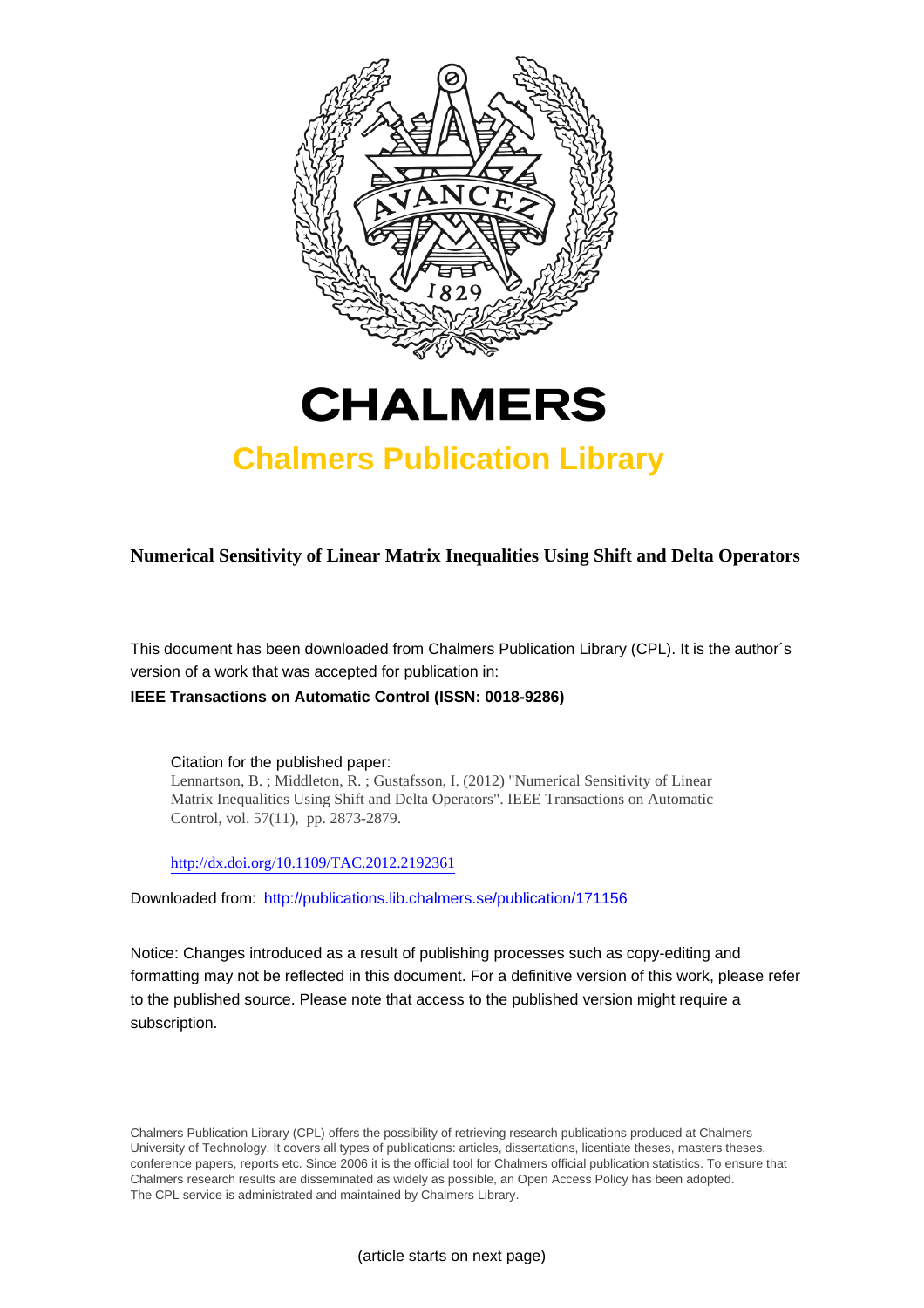# **Numerical Sensitivity of Linear Matrix Inequalities Using Shift and Delta Operators**

Bengt Lennartson *Member, IEEE*(\*), Richard H. Middleton, *Fellow, IEEE* and Ivar Gustafsson

*Abstract***—The numerical sensitivity of Linear Matrix Inequalities (LMIs) arising from discrete-time control with short sampling periods is analyzed using shift and delta operators. The delta operator avoids cancellation problems for short sampling periods, and it includes a system scaling proportional to the inverse of the sampling period. The numerical sensitivity of both these mechanisms is investigated analytically, and verified by numerical examples. The conclusion is that the scaling procedure is (somewhat surprisingly) much more essential for shorter sampling periods than avoiding the cancellation problem.**

#### I. INTRODUCTION

Linear Matrix Inequalities (LMIs) have been used extensively during the last decade. The main reason is that LMIs can be solved very efficiently by applying interior-point methods. Many signals, systems and control problems can also be formulated as convex optimization problems including LMIs, see [1], [2]. For example, various  $\mathcal{H}_{\infty}$  robust control problems can be solved via a line search over a parameter,  $\gamma$ , of LMIs.

LMIs are formulated and solved as semidefinite programming (SDP) problems. The differential sensitivity of the optimal solution to SDP problems under perturbation of input parameters has been investigated in e.g. [3], [4]. In this paper two more specific numerical sensitivity problems are analyzed for LMIs based on discrete-time shift operator models. These sensitivity issues are related to scaling and cancellation, two well-known numerical problems for shift operator models that are conveniently solved by introducing the delta operator [5]. More recently, delta operator based LMIs have been introduced, often related to  $\mathcal{H}_{\infty}$  robust control problems [6], [7].

A preliminary analysis of numerical properties of shift and delta operator LMIs was given in [8]. A more detailed analysis, including a deeper understanding of the underlying mechanisms, is given in this paper. The LMIs considered are based on the bounded real lemma, which is used to compute the induced norm from the input disturbance signal to the output performance signal. The results in this paper are easily adapted to other LMI based applications.

To obtain a natural convergence from the discrete-time to the continuous-time signal norm, both for shift and delta operator models, a signal scaling for the input and output signals is introduced. This is done in the same way as in [9], [10]. The shift operator based LMI is then shown to become nearly singular for short sampling periods, not only for the requested optimal  $\gamma$ -value, but also for  $\gamma$ -values far away from the optimal solution.

This ill-conditioned behavior generates significant errors for short sampling periods. In fact, these errors are more severe than those which arise because of the more well-known cancellation, which occurs both in LMIs and corresponding Riccati equations using shift operator models [8], [10], [5]. However, it is possible to avoid the near singularity for arbitrary  $\gamma$ -values by a simple scaling transformation.

B. Lennartson is with the Department of Signals and Systems, Chalmers University of Technology, Göteborg, Sweden; email: bengt.lennartson@chalmers.se (\*) Three shorter sabbaticals 2003, 2006 and 2010 at the Centre for Complex Dynamic Systems & Control, University of Newcastle, Australia are very much appreciated.

R. H. Middleton is with the School of Electrical Eng. & Computer Science, University of Newcastle, Australia; email: Richard.Middleton@newcastle.edu.au

I. Gustafsson is with the Department of Mathematics, Chalmers University of Technology, Göteborg, Sweden; email: ivar@chalmers.se

This means that the cancellation problem can be separated, and it is then shown to be of much less importance than the singularity problem.

### II. SHIFT AND DELTA OPERATOR MODELS

The shift and the delta operator models are briefly presented in this section, including some useful transformations between them. A natural signal scaling of the ordinary shift operator model is also introduced, related to the induced norm that will be solved in the next section.

#### *A. Shift operator model*

Consider the following discrete-time state space model on the shift operator form

$$
\begin{bmatrix} qx(t_k) \\ y(t_k) \end{bmatrix} = \begin{bmatrix} A_q & B_{q0} \\ C_{q0} & D_q \end{bmatrix} \begin{bmatrix} x(t_k) \\ u(t_k) \end{bmatrix} \triangleq G_{q0} \begin{bmatrix} x(t_k) \\ u(t_k) \end{bmatrix} \quad (1)
$$

where the shift operator q is defined as  $qx(t_k) = x(t_{k+1})$ . The state vector  $x$ , the input signal  $u$  and the output signal  $y$  have dimensions  $n, n_u$  and  $n_u$ , respectively. The discrete-time updates occur at times  $t_k$ ,  $k = 0, 1, 2, \ldots$ , where the time interval between two updates is the sampling period  $h = t_{k+1} - t_k$ . The subscript 0 is included to separate this shift operator model  $G_{q0}$  from the signal scaled shift operator model  $G_q$ , which will be introduced in Section II-C and used in the rest of the paper.

#### *B. Delta operator model*

By introducing the delta operator  $\delta x(t_k) = (x(t_{k+1})$  $x(t_k))h^{-1} = (A_q - I)h^{-1}x(t_k) + B_{q0}h^{-1}u(t_k)$ , [5], the state space model (1) can be rewritten in delta operator form as

$$
\begin{bmatrix}\n\delta x(t_k) \\
y(t_k)\n\end{bmatrix} = \begin{bmatrix}\nA_\delta & B_\delta \\
C_\delta & D_\delta\n\end{bmatrix} \begin{bmatrix}\nx(t_k) \\
u(t_k)\n\end{bmatrix} \triangleq G_\delta \begin{bmatrix}\nx(t_k) \\
u(t_k)\n\end{bmatrix} \tag{2}
$$

Observe that the delta operator model is an exact representation of the discrete-time system, assuming that the input signal is piecewise constant as in the shift operator model. This can be compared with e.g. the discrete Euler approximation, where the system matrix  $I_n + hA_c$  is an approximation of  $A_q$ . Introducing the matrices  $E =$  $diag(I_n, 0)$  and  $T_h = diag(hI_n, I)$ , where the dimension of the lower identity matrix in  $T<sub>h</sub>$  is given by the adjacent matrices, the relation between the the shift and delta operator form can be shortly expressed as  $G_{q0} = E + T_h G_{\delta}$ .

There are two main reasons for introducing the delta operator for discrete-time models. Firstly, there is no natural transition and convergence from an ordinary discrete-time model in the shift operator  $q$  to the corresponding continuous-time model. Secondly, the shift operator exhibits bad numerical behavior for short sampling periods. Both problems are naturally solved by the delta operator [5], [8].

## *C. Signal scaling of the shift operator model*

Multiplying both the input signal  $u$  and the output signal  $y$  by a scalar does not change the input/output behavior. This is the focus when the  $\mathcal{H}_{\infty}$ -norm is computed in the next section by the induced norm from the input to the output signal. Observe that the system is then often a closed loop system, where the input is a disturbance signal and the output is a performance signal, while the control and measured plant outputs are internal signals.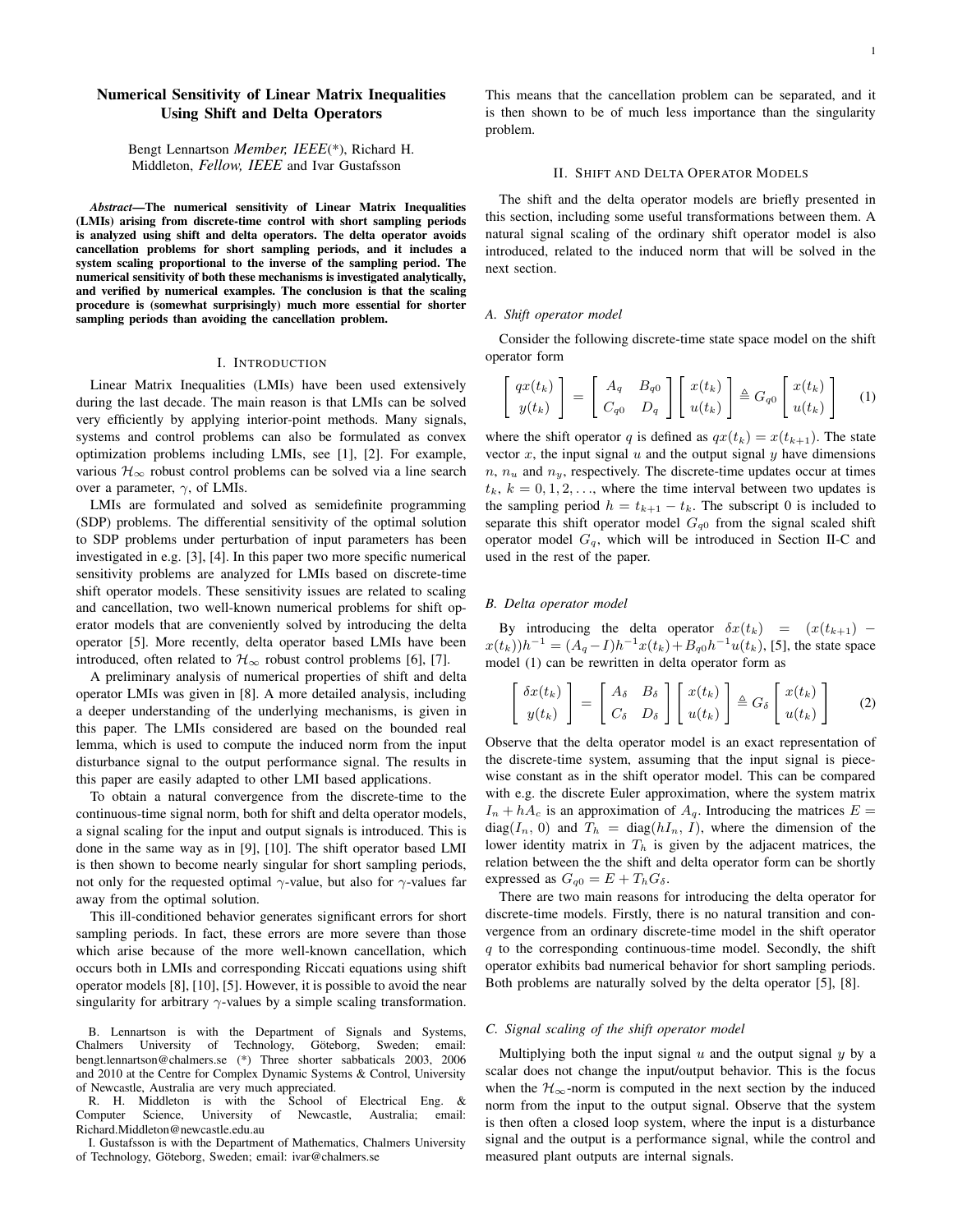Compared to the model in (1), the shift operator model with the scaled input signal  $u_h = \sqrt{h}u$  and the scaled output signal  $y_h$  =  $\sqrt{h}y$  becomes

$$
G_q = \begin{bmatrix} A_q & B_q \\ C_q & D_q \end{bmatrix} = \begin{bmatrix} I_n + hA_\delta & \sqrt{h}B_\delta \\ \sqrt{h}C_\delta & D_\delta \end{bmatrix} = E + T_h^{\frac{1}{2}} G_\delta T_h^{\frac{1}{2}} \tag{3}
$$

A consequence of this signal scaling with respect to the sampling period is that the size of the signal  $y_h$  can be expressed by the norm  $||y_h||^2 = \sum_{k=0}^{\infty} y_h'(t_k) y_h(t_k) = \sum_{k=0}^{\infty} y'(t_k) y(t_k) h$  The second sum converges to a corresponding (Riemann) integral when  $h \to 0$ , which is in fact the main motivation for introducing the factor  $\sqrt{h}$ in this state space model. Identical arguments hold for the norm of the input signal  $||u_h||$ .

The same type of signal scaling was used in [9], [10] for the performance output and disturbance input signals. This scaling is important to get comparable behavior when e.g. different sampling periods are evaluated. The same type of scaling also appears in traditional sampled-data control, where a continuous-time criterion is lifted to a corresponding discrete one.

#### III. LINEAR MATRIX INEQUALITIES

Computation of the  $\mathcal{H}_{\infty}$  norm using linear matrix inequalities (LMIs) is briefly presented in this section, both for systems on shift and delta operator form. It is well known that for a stable system G, with input u and output y, the  $\mathcal{H}_{\infty}$  norm  $||\mathcal{G}||_{\infty}$  is given by the induced norm  $\sup_{\|u\| \neq 0} \frac{\|y\|}{\|u\|}$ , cf. [11]. This norm can be calculated by solving linear matrix inequalities (LMIs) [12], [1].

#### *A. Shift operator LMI*

For the shift operator case, the following lemma shows how to solve the  $H_{\infty}$  norm.

*Lemma 1:* Consider a stable discrete-time system  $G$  on signal scaled shift operator form  $G_q$  (3). The  $\mathcal{H}_{\infty}$  norm  $||\mathcal{G}||_{\infty} < \gamma$ , if and only if there exists a  $P = P' > 0$  such that

$$
M_q(P,\gamma) = \begin{bmatrix} M_{q_{11}}(P) & M_{q_{12}}(P) \\ M'_{q_{12}}(P) & M_{q_{22}}(P,\gamma) \end{bmatrix} < 0
$$
 (4)

where

$$
M_{q_{11}}(P) = A'_q P A_q - P + C'_q C_q
$$
  
\n
$$
M_{q_{12}}(P) = A'_q P B_q + C'_q D_q
$$
  
\n
$$
M_{q_{22}}(P, \gamma) = B'_q P B_q + D'_q D_q - \gamma^2 I
$$
\n(5)

 $\Box$ 

The minimal value of  $\gamma$  is obtained at the same time as the unknown  $P > 0$  is computed. This result is based on the bounded real lemma, see e.g. [12], where a Schur complement on a Riccati inequality gives the LMI (4).

#### *B. Delta operator LMI*

In the same way as for the shift operator case, an LMI can be formulated for delta operator models. The corresponding Riccati equation can be found in e.g. [5], [10]. Ones again, a Schur complement gives the following result.

*Lemma* 2: Consider a stable discrete-time system  $G$  in delta operator form  $G_{\delta}$  (2). The  $\mathcal{H}_{\infty}$  norm  $\|\mathcal{G}\|_{\infty} < \gamma$ , if and only if there exists a  $P = P' > 0$  such that

$$
M_{\delta}(P,\gamma) = \begin{bmatrix} M_{\delta_{11}}(P) & M_{\delta_{12}}(P) \\ M'_{\delta_{12}}(P) & M_{\delta_{22}}(P,\gamma) \end{bmatrix} < 0
$$
 (6)

where

$$
M_{\delta_{11}}(P) = A_{\delta}'P + PA_{\delta} + hA_{\delta}'PA_{\delta} + C_{\delta}'C_{\delta}
$$

$$
M_{\delta_{12}}(P) = PB_{\delta} + hA_{\delta}'PB_{\delta} + C_{\delta}'D_{\delta}
$$
\n
$$
A \quad (B \circ ) = hP'BB + P'D = \delta^{2}I
$$
\n
$$
(7)
$$

$$
M_{\delta_{22}}(P,\gamma) = hB'_{\delta}PB_{\delta} + D'_{\delta}D_{\delta} - \gamma^2 I
$$

Similar LMI's based on the delta operator can be found in e.g. [6], [13].

Comparing the shift and delta operator matrices in (3), the block matrices (5) in  $M<sub>q</sub>$  are related to the corresponding delta operator matrices in (7) as  $M_{q_{11}}(P) = hM_{\delta_{11}}$ ,  $M_{q_{12}}(P) = \sqrt{h}M_{\delta_{12}}$ , and  $M_{q_{22}}(P, \gamma) = M_{\delta_{22}}$ . Applying the transformation  $T_h$  =  $diag(hI_n, I)$ , we then obtain the following relation between the LMI matrices  $M_q$  and  $M_\delta$ 

$$
M_q(P,\gamma) = T_h^{\frac{1}{2}} M_\delta(P,\gamma) T_h^{\frac{1}{2}}
$$
 (8)

#### *C. Relation between delta operator and continuous LMIs*

For a continuous-time system  $G_c = \begin{bmatrix} A_c & B_c \ C & D \end{bmatrix}$  $\begin{bmatrix} A_c & D_c \\ C_c & D_c \end{bmatrix}$ , the LMI matrix corresponding to  $M_{\delta}(P,\gamma)$  is

$$
M_c(P,\gamma) = \begin{bmatrix} A_c'P + PA_c + C_c'C_c & PB_c + C_c'D_c \\ B_c'P + D_c'C_c & D_c'D_c - \gamma^2 I \end{bmatrix}
$$
(9)

The block matrices in (7) and the fact that  $G_{\delta} = G_c + O(h)$ , cf. [8], imply that  $M_{\delta}(P, \gamma) = M_c(P, \gamma) + O(h)$ . Hence, the LMI formulation in the delta operator form converges to the corresponding continuous-time one. This is an expected but also essential convergence property in the following numerical sensitivity analysis.

#### IV. NUMERICAL SENSITIVITY PROBLEMS

Two numerical sensitivity problems related to the shift operator LMI  $M_q$  will be further analyzed in this section. First, it will be shown that the LMI problem in Lemma 1 becomes ill-conditioned for short sampling periods. Secondly, a cancellation is identified in the block matrix  $M_{q_{11}}(P)$  for short sampling periods.

#### *A. Ill-conditioned shift operator LMI*

LMIs are normally solved as convex optimization problems, see e.g. [2]. To show this, introduce the vector  $\xi = [\text{vec}(P)^\prime \ \gamma]^\prime$  including the unknown variables. Then consider the following semidefinite programming problem, corresponding to the LMI in Lemma 1

$$
\begin{array}{ll}\n\text{min} & \gamma \\
\text{subject to} & F(\xi) = \text{diag}(-M_q(P, \gamma), \, P) > 0\n\end{array} \tag{10}
$$

This optimization problem can be solved by an interior-point method [2], where the barrier function  $\phi(\xi) = -\log \det F(\xi)$  is introduced. The original criterion  $\gamma$  is then replaced by the approximation  $f(\xi) =$  $\theta \gamma + \phi(\xi) = \theta \gamma - \log \det F(\xi)$ , where the approximation error is reduced when the parameter  $\theta$  is increased. The minimization of this criterion is a convex optimization problem that can be solved by ordinary Newton type algorithms iteratively for increasing  $\theta$  [2].

Starting with a feasible solution such that  $F(\xi) > 0$  means that  $\det F(\xi) > 0$ . Decreasing  $\gamma$  means that finally  $\det F(\xi)$  gets close to zero and the barrier function  $\phi(\xi)$  becomes large. At the optimum  $F(\xi)$  is approximately singular and  $\det F(\xi) \approx 0$ . Hence, there is a problem when det  $F(\xi)$  is close to zero also when  $\gamma$  is far away from the optimum, and we get an *ill-conditioned optimization problem*.

Since the determinant of  $M_q$  according to (8) can be expressed as  $\det M_q(P,\gamma) \,=\, \det(T_h^{\tfrac{1}{2}}\,\,M_\delta(P,\gamma) T_h^{\tfrac{1}{2}}) \,=\, \det T_h \det M_\delta(P,\gamma) \,=\,$  $h^n$  det  $M_\delta(P,\gamma)$ , we find that this ill-conditioned behavior occurs for short sampling periods, since

$$
\det F(\xi) = \det \operatorname{diag}(-M_q(P, \gamma), P)
$$
  
=  $(-1)^{n+n_u} h^n \det M_\delta(P, \gamma) \det P$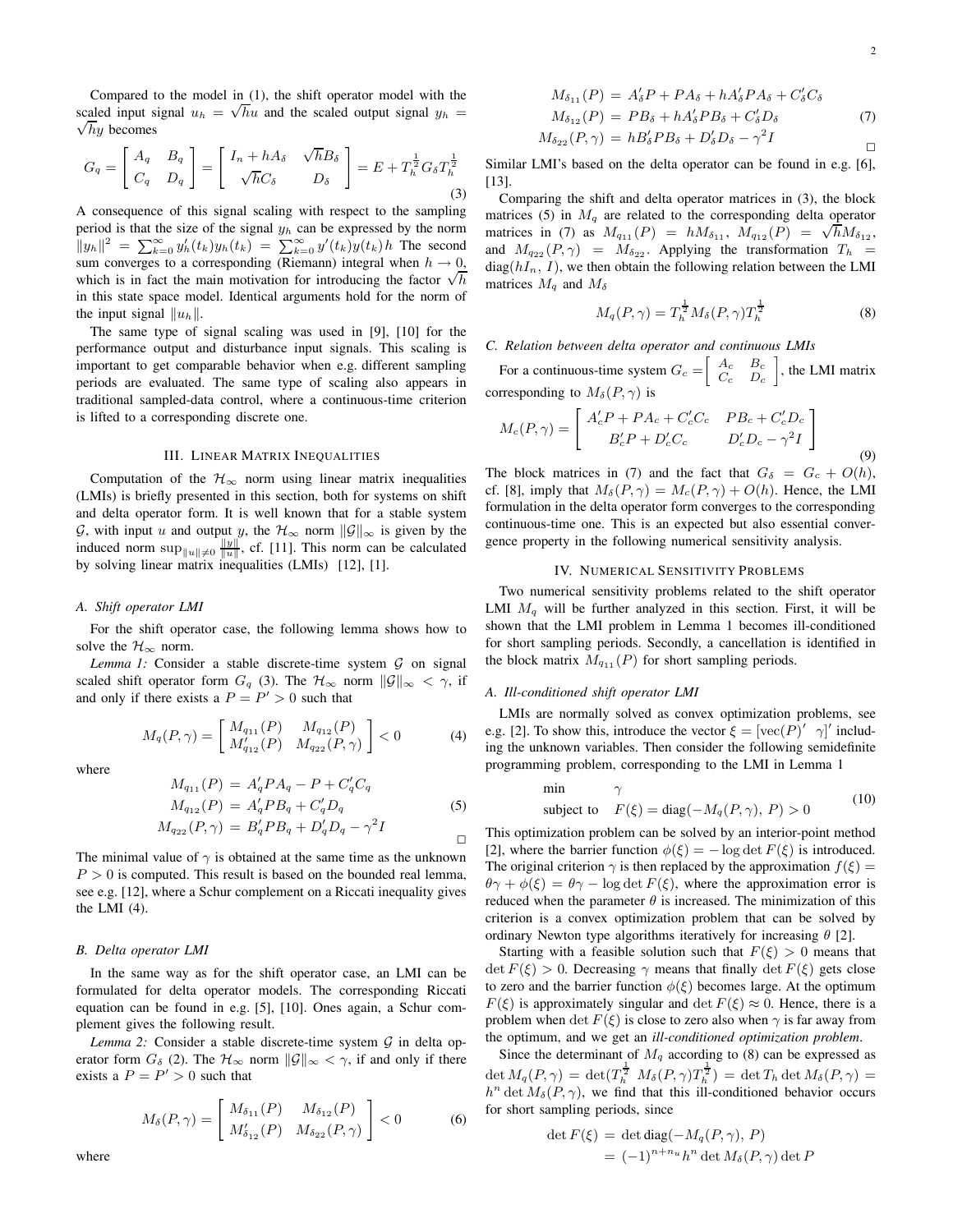is close to zero independently of  $\gamma$  when the sampling period h is small.

Hence, the shift operator LMI becomes ill-conditioned for short sampling periods. Since the singularity of  $M_q$  is expected to be a unique property of the optimal solution, it is hard to find the exact minimal value of  $\gamma$  when this property is not fulfilled. This will also be confirmed in the numerical investigation in Section VI, where a number of SDP solvers are unable to solve the shift operator LMI  $M_q < 0$  for short sampling periods.

The relation (8) suggests however to scale  $M_q$  with  $T_h^{-\frac{1}{2}}$  on both sides, to avoid the singularity problem for  $M_q$ . We therefore introduce the following *scaled LMI problem*

$$
M_S(P,\gamma) = T_h^{-\frac{1}{2}} M_q(P,\gamma) T_h^{-\frac{1}{2}} < 0 \tag{11}
$$

which gives the same optimal  $\gamma$  as the shift operator LMI, but without the singularity problem for small sampling periods.

As long as the corresponding continuous-time system  $G_c$  is well behaved, the continuous-time LMI solution can be computed without numerical problems. Because  $M_{\delta}(P, \gamma) \rightarrow M_c(P, \gamma)$  when  $h \rightarrow$ 0, the same can be expected for the delta operator LMI solution, especially for shorter sampling periods. Since algebraically  $M_S =$  $M_{\delta}$ , this means that the scaled LMI problem also can be expected to behave well for shorter sampling periods. However, one problem remains and that is the cancellation in both  $M_q$  and  $M_s$ . This will be discussed in the next subsection.

#### *B. Cancellation in shift operator LMI*

The block matrix  $M_{q_{11}} = A'_q P A_q - P + C'_q C_q$  in (5) includes a cancellation for short sampling periods, since then  $A_q = I + O(h)$ and  $M_{q11} = (I + O(h))'P(I + O(h)) + hC'_{\delta}C_{\delta} - P = P_h - P +$  $O(h) = O(h)$ , where  $P_h \approx P$ . This cancellation can be avoided either by using the delta operator matrix  $M_{\delta}$ , or simply be replacing the block matrix  $M_{q_{11}}$  in  $M_q$  by  $M_{\Delta_{11}} = A'_{\Delta}P + PA_{\Delta} + A'_{\Delta}PA_{\Delta} +$  $C_q' C_q$  where  $A_\Delta = h A_\delta$  ( $A_q = I + A_\Delta$ ). The LMI  $M_q(P, \gamma) < 0$ is then replaced by

$$
M_{\Delta}(P,\gamma) = \begin{bmatrix} M_{\Delta_{11}}(P) & M_{q_{12}}(P) \\ M'_{q_{12}}(P) & M_{q_{22}}(P,\gamma) \end{bmatrix} < 0
$$
 (12)

Note that algebraically  $M_{\Delta} = M_q$ , but numerically the cancellation problem is avoided in  $M_{\Delta}$ . In fact, we have now separated the two properties of the delta operator from an LMI perspective. The cancellation is avoided in  $M<sub>∆</sub>$  (12), and the system scaling, including the  $1/h$  factor in both  $A_\delta$  and in the delta operator, is introduced in  $M<sub>S</sub>$ . In the following two sections an error analysis for all four LMI problems  $M_q < 0$ ,  $M_\Delta < 0$ ,  $M_S < 0$ , and  $M_\delta < 0$  will be given, both analytically and numerically.

#### V. ERROR ANALYSIS

We will now investigate the numerical error in the computation of the LMI matrices  $M_q$ ,  $M_\Delta$ ,  $M_S$ , and  $M_\delta$ . In particular, the contribution from the cancellation in  $M_q$  and  $M_s$  will be analyzed as a function of the sampling period  $h$ .

## *A. Errors in the LMI matrices*

Motivated by floating point arithmetic implementations, we will use a relative error analysis [14]. It is well known that subtraction between two uncertain numbers being almost equal yields cancellation of digits. To be more precise, let  $a^{\epsilon}$  and  $b^{\epsilon}$  be stored representations of two numbers a and b. Then  $a^{\epsilon} = (1 + \epsilon_a)a$  and  $b^{\epsilon} = (1 + \epsilon_b)b$ , where  $|\epsilon_a| \leq \mu$  and  $|\epsilon_b| \leq \mu$ , and  $\mu$  is the machine precision  $(\mu \approx 2 \cdot 10^{-16}$  in MATLAB). Now assume that the subtraction is performed according to the IEEE-standard, [14]. Then the stored result is  $(a - b)^{\epsilon} = (1 + \epsilon_s)(a^{\epsilon} - b^{\epsilon})$  with  $|\epsilon_s| \leq \mu$ .

For matrices similar expressions can be formulated introducing the Hadamard (entry-wise) matrix multiplication [15], the one matrix  $1$ , and the relative error matrix  $\varepsilon$ , where  $[1]_{ij} = 1$  and  $[\varepsilon]_{ij} = \varepsilon_{ij}$ . Then  $A^{\epsilon} = (1 + \varepsilon_A) \circ A$  and  $(A - B)^{\epsilon} = (1 + \varepsilon_s) \circ ((1 + \varepsilon_A) \circ A)$  $A - (1 + \varepsilon_B) \circ B$ . Neglecting the quadratic error terms  $\varepsilon_s \circ \varepsilon_A \circ A$ and  $\varepsilon_s \circ \varepsilon_B \circ B$ , the error in the matric subtraction can be expressed as

$$
(A - B)^{\epsilon} - (A - B) = (\varepsilon_s + \varepsilon_A) \circ (A - B) + (\varepsilon_A - \varepsilon_B) \circ B \tag{13}
$$

where the asymmetry between  $A$  and  $B$  is introduced to fit the analysis of the cancellation in  $M_{q_{11}}$ . Introducing the corresponding entry-wise division, using the notation  $\phi$ , the relative error becomes

$$
((A-B)^{\epsilon}-(A-B))\phi(A-B)=(\varepsilon_{s}+\varepsilon_{A})+(\varepsilon_{A}-\varepsilon_{B})\circ B\phi(A-B)
$$
\n(14)

Obviously this error becomes large when the elements in  $A - B$  are small. Remind that the elements in the error matrices  $\varepsilon_*$  are no larger in magnitude than  $\mu$ . Based on this result we consider two cases:

- 1) The matrix  $A B$  becomes small when the sampling period  $h \rightarrow 0$ , i.e.  $A - B = O(h)$ , while  $A = O(1)$  and  $B = O(1)$ . According to (14) the elements of  $(A - B)^{\epsilon}$  then have a relative error of size  $O(\mu + \mu h^{-1})$  for small h.
- 2) The matrix  $A B = O(1)$  for all sampling periods. Then the elements of  $(A - B)^{\epsilon}$  have a relative error of size  $O(\mu)$ independently of h.

This error analysis is now applied to the LMI matrices  $M_q$ ,  $M_\delta$ ,  $M_S$ , and  $M_\Delta$ . For  $M_{q_{11}}$  in (5), let  $A = A'_q P A_q + C'_q C_q$  and  $B = P$ , which leads to  $A - B = M_{q_{11}}$ . Since the analysis is focused on the cancellation, it is assumed for simplicity that  $A = A'_q P A_q + C'_q C_q$ is computed without error, but stored with a relative error as well as P. Based on (13), the error in the computation of  $M_{q_{11}}$  can then be expressed as

$$
M_{q11}^{\epsilon}(P) = M_{q11}(P) + \varepsilon_{q_{11}} \circ M_{q11}(P) + \varepsilon_P \circ P \tag{15}
$$

where  $\varepsilon_{q_{11}} = O(\mu)$  and  $\varepsilon_P = O(\mu)$ . Since  $M_{q_{11}} = A - B = O(h)$ according Section IV-B, while  $P = O(1)$ , the elements of  $M_{q_{11}}^{\epsilon}$  have a relative error, according to case one above, of size  $O(\mu + \mu h^{-1})$  for small h. This highlights the effect of the cancellation when  $h \to 0$ .

The other block matrices in  $M_q$  are computed according to case two above without any cancellation, and can therefore be simplified to  $M_{q_{12}}^{\epsilon}(P) = M_{q_{12}}(P) + \varepsilon_{q_{12}} \circ M_{q_{12}}(P)$  and  $M_{q_{22}}^{\epsilon}(P,\gamma) = M_{q_{22}}(P,\gamma) + \varepsilon_{q_{22}} \circ M_{q_{22}}(P,\gamma)$ , where the relative errors  $\varepsilon_{q_{12}}$ and  $\varepsilon_{q_{22}}$  are of size  $O(\mu)$ . Introduce the error matrix due to the cancellation in  $M_{q_{11}}$ 

$$
P^{\epsilon} = \text{diag}(\varepsilon_P \circ P, \ 0_{n_u \times n_u}) \tag{16}
$$

Since  $P = O(1)$ , we observe that  $P^{\epsilon} = O(\mu)$ . Together with (15),  $M_q^{\epsilon}(P,\gamma)$  can now be formulated as  $M_q^{\epsilon}(P,\gamma) = M_q(P,\gamma) + \epsilon$  $M_q(P, \gamma)$  can now be formulated as  $M_q(P, \gamma) = M_q(P, \gamma) + \varepsilon$  or<br> $M_q(P, \gamma) + P^{\epsilon}$ , where  $\varepsilon = \left[\frac{\varepsilon_{q_{11}}}{\varepsilon_{q_{12}}'} \right] \frac{\varepsilon_{q_{12}}}{\varepsilon_{q_{22}}'} = O(\mu)$ . Applying the transformation (8) finally gives

$$
M_q^{\epsilon}(P,\gamma)=T_h^{\frac{1}{2}}\big(M_{\delta}(P,\gamma)+\varepsilon\circ M_{\delta}(P,\gamma)+P^{\epsilon}/h\big)T_h^{\frac{1}{2}}
$$

Similar analysis shows that the errors in  $M_\delta$  and  $M_\Delta$  can be expressed in the same way, but without the last term  $P^{\epsilon}$ , since there is no cancellation involved in these LMIs. For  $M_S$  the error term  $P^{\epsilon}$  due to the cancellation remains, while the transformation  $T_h^{\frac{1}{2}}$  disappears as well as in  $M_{\delta}$ . By these remarks we are ready to formulate the following theorem.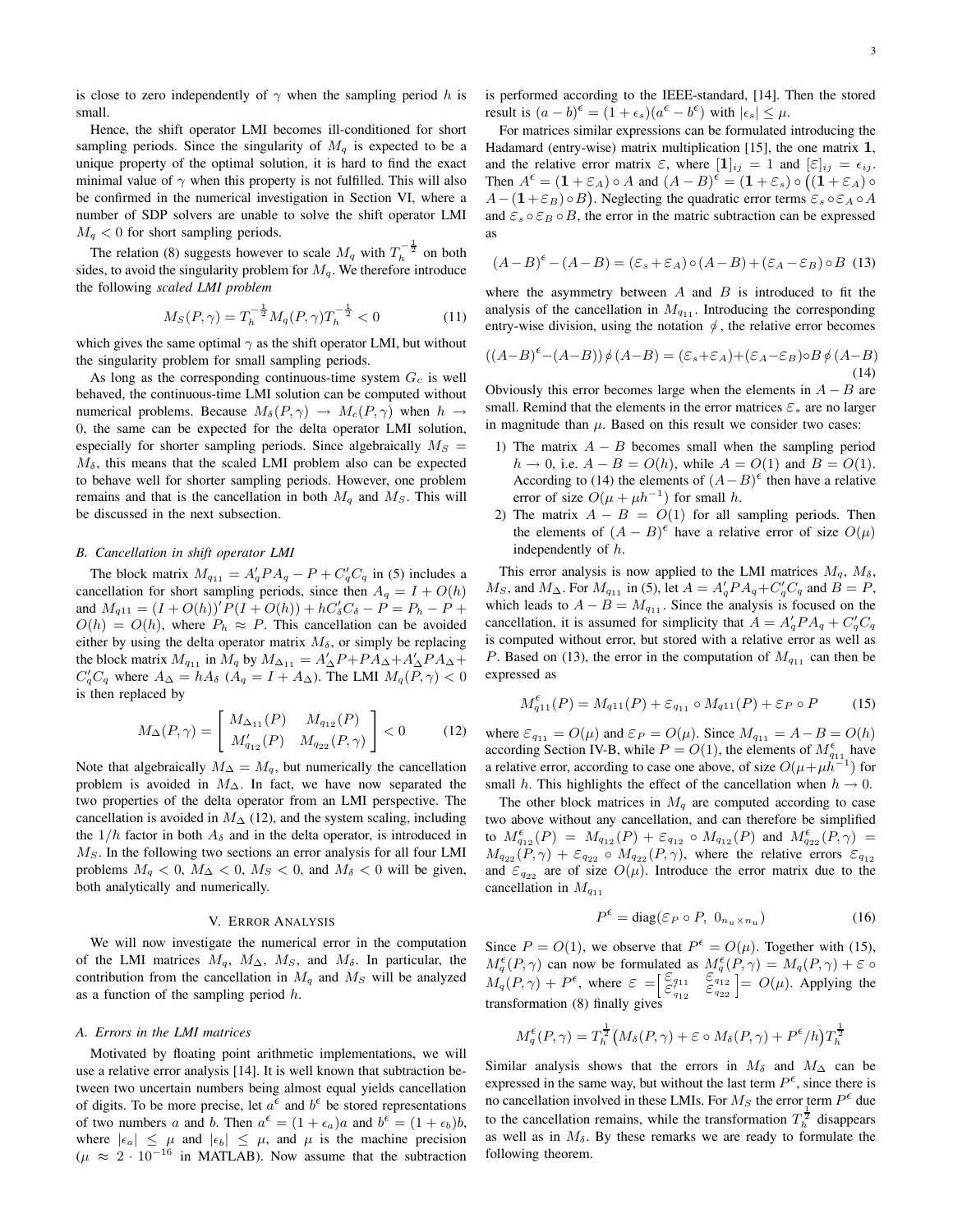*Theorem 3:* Assume that  $M_{\delta}$  is computed and stored with relative error  $\varepsilon$  as

$$
M_{\delta}^{\epsilon}(P,\gamma) = M_{\delta}(P,\gamma) + \varepsilon \circ M_{\delta}(P,\gamma) \tag{17}
$$

where the relative error matrix  $\varepsilon = O(\mu)$ . The corresponding errors in  $M_q$ ,  $M_\Delta$  and  $M_S$  can then be expressed as

$$
M_q^{\epsilon}(P,\gamma) = T_h^{\frac{1}{2}} (M_\delta^{\epsilon}(P,\gamma) + P^{\epsilon}/h) T_h^{\frac{1}{2}}
$$
 (18)

$$
M^{\epsilon}_{\Delta}(P,\gamma) = T^{\frac{1}{2}}_{h} M^{\epsilon}_{\delta}(P,\gamma) T^{\frac{1}{2}}_{h}
$$
 (19)

$$
M_S^{\epsilon}(P,\gamma) = M_{\delta}^{\epsilon}(P,\gamma) + P^{\epsilon}/h \tag{20}
$$

where the error matrix due to the cancellation  $P^{\epsilon} = O(\mu)$ .  $\Box$ 

This theorem highlights the fact that there are mainly two error sources in the shift operator based LMI calculations. The first has to do with the bad scaling for shorter sampling periods, expressed by the transformation matrix  $T_h^{\frac{1}{2}}$  and present in  $M_q$  as well as in  $M_{\Delta}$ . Due to  $T_h^{\frac{1}{2}}$  in (18) and (19) the LMI problem becomes illconditioned, where the LMI matrices  $M_q$  and  $M_\Delta$  becomes near singular independently of  $\gamma$  when  $h \to 0$ , according to the analysis in Section IV-A. The other error source is the cancellation in  $M_q$  and  $M<sub>S</sub>$ , resulting in the error term  $P^{\epsilon}/h$ . Both these error sources are avoided in the delta operator form  $M_{\delta}$ .

## *B. Error sensitivity in the objective function*

To investigate in more detail how the cancellation error influences the optimization, first assume that the objective function in (10) depends on an error vector  $\epsilon$  included in the constraint function  $F(\xi, \epsilon) > 0$ , that is  $f(\xi, \epsilon) = \theta \gamma - \log \det F(\xi, \epsilon)$  Then the partial derivative

$$
\frac{\partial f(\xi,\epsilon)}{\partial \epsilon_i} = -\frac{1}{\det F(\xi,\epsilon)} \frac{\partial}{\partial \epsilon_i} \det F(\xi,\epsilon)
$$

$$
= -\text{tr}(F^{-1}(\xi,\epsilon) \frac{\partial}{\partial \epsilon_i} F(\xi,\epsilon)) \tag{21}
$$

This partial derivative is now analyzed for the scaled LMI problem  $M<sub>S</sub> < 0$ , which only includes the cancellation error but not the near singularity problem. The error term due to the cancellation  $P^{\epsilon}/h$ , defined in (16), depends on the error matrix  $\varepsilon_P$ . Hence, we investigate (21) with respect to the elements in this matrix  $\epsilon_{p_{ij}} = [\varepsilon_P]_{i,j}$ . First consider (20), where we only include the error  $\lim_{\delta \to 0}$  [er [i,]. This consider (20), where we only meadow the end-<br>matrix  $\varepsilon_P$  but not  $\varepsilon$  in  $M_\delta^{\varepsilon}$ . This means that  $M_\delta^{\varepsilon}$  in (20) is simplified to  $M_{\delta} = M_S$ , and we obtain

$$
F(\xi, \varepsilon_P) = \text{diag}(-M_S(P, \gamma) - P^{\varepsilon}/h, P)
$$
  
= diag(-M\_S(P, \gamma) - (1/h)\text{diag}(\varepsilon\_P \circ P, 0\_{n\_u \times n\_u}), P)

which gives

$$
\left[\frac{\partial F(\xi, \mathcal{E}_P)}{\partial \epsilon_{p_{ij}}}\right]_{k,l} = \begin{cases} -\frac{p_{ij}}{h} & k = i, \ell = j\\ 0 & \text{otherwise} \end{cases}
$$

where  $p_{ij} = [P]_{ij}$ . Since the inverse  $F(\xi, \mathcal{E}_P)^{-1} = \text{diag}(\begin{array}{c} V_i \\ 0 \end{array})$  $-(M_S(P, \gamma) + P^{\epsilon}/h)^{-1}, P^{-1})$ , the partial derivative of the objective function (21) can now be expressed as

$$
\frac{\partial f(\xi, \varepsilon_P)}{\partial \epsilon_{p_{ij}}} = -\left[ \left(M_S(P, \gamma) + \frac{P^{\epsilon}}{h}\right)^{-1} \right]_{j,i} \frac{p_{ij}}{h}
$$

This result is used in the following theorem.

*Theorem 4:* For the scaled LMI problem  $M<sub>S</sub> < 0$  the sensitivity of the approximative objective function  $f(\xi) = \theta \gamma - \log \det F(\xi)$ , with respect to the cancellation errors  $\epsilon_{p_{ij}} = [\varepsilon_P]_{i,j}$  in  $P^{\epsilon}$ , can approximately be determined as

$$
f(\xi, \epsilon_{p_{ij}}) \approx f(\xi, 0) + \epsilon_{p_{ij}} \frac{\partial f(\xi, \epsilon_P)}{\partial \epsilon_{p_{ij}}} \Big|_{\epsilon_P = 0} = f(\xi, 0) + \epsilon_{p_{ij}} \frac{c_{ij}}{h}
$$

for  $i, j = 1, ..., n$ , where  $c_{ij} = -p_{ij} [M_S(P, \gamma)^{-1}]_{j,i}$ .

Observe that  $f(\xi, 0)$  becomes large at the optimum due to a large  $\theta$ , but also  $c_{ij}$ , since it includes the inverse of  $M<sub>S</sub>$  that is near-singular at the optimum. This is valid for arbitrary sampling periods, which shows that the objective function will be sensitive to the error in  $P^{\epsilon}$ for sufficiently small sampling periods.

Now introduce a relative error in the determination of the optimal  $\gamma$  value for the actual LMI problems

$$
e_{\gamma} = \frac{|\gamma - \gamma_0|}{\gamma_0} \tag{22}
$$

where  $\gamma_0$  is the true optimal value and  $\gamma$  is the optimal value computed by the different LMIs. As already observed, for the scaled LMI problem  $M<sub>S</sub> < 0$ , the objective function becomes more and more sensitive to the error in  $P^{\epsilon}$  due to cancellation for shorter sampling periods, according to Theorem 4. Since this error sensitivity is proportional to  $1/h$ , and the determination of the optimal  $\gamma$  value is based on this objective function, the relative error  $e^S_\gamma$  for the LMI  $M<sub>S</sub> < 0$  is also expected to increase with the same factor  $1/h$ , that is

$$
e_{\gamma}^{S} \approx \frac{\epsilon_{S}}{h} \quad \text{for small } h \tag{23}
$$

where  $\epsilon_S$  is a constant factor. This error function is verified in the next section, where four different SDP solvers generate the same error behavior for shorter sampling periods h, and the value of  $\epsilon_S$  is shown to be of the same order as the machine precision.

#### VI. NUMERICAL ILLUSTRATIONS

Consider the following resonant dynamic system with continuoustime transfer function

$$
G_c(s) = \frac{12}{(s+1)(s^2+0.2s+1)(s^2+0.4s+4)}
$$

where the accuracy in the computation of the corresponding discretetime  $\mathcal{H}_{\infty}$  norm will be evaluated. This is done by solving the four different LMIs considered in this paper for various sampling periods  $h \leq 1$  using different SDP solvers.

First a balanced state-space model is generated using the MATLAB function ssbal. Corresponding discrete-time state-space models with zero-order hold circuit at the control input are then computed for different sampling periods, both in shift and delta operator versions. Finally, the minimal  $\gamma$  value is computed for the different LMIs  $M_q$  < 0 (4),  $M_\delta$  < 0 (8),  $M_\Delta$  < 0 (12) and  $M_S$  < 0 (11), resulting in corresponding relative errors  $e^q_\gamma$ ,  $e^\delta_\gamma$ ,  $e^\Delta_\gamma$ , and  $e^S_\gamma$ .

The LMIs are solved by four different semi definite programming (SDP) solvers SeDuMi [16], SDPT3[17], SDPA [18], and PENSDP [19]. They are all run on top of MATLAB via the user friendly interface YALMIP [20].

In order to obtain a correct relative error  $e_\gamma$  (22) the true gamma value  $\gamma_0$  is determined by the maximum frequency response based on the delta operator with a very dense grid (20000 points around the maximum at  $\approx 1$  rad/s). As an extra check, this result is compared to the continuous-time infinity norm function in MATLAB for very short sampling periods, and the corresponding discrete one for longer sampling periods, with a very small relative difference around  $10^{-11}$ .

The resulting relative errors  $e^S_\gamma$  for the scaled LMI  $M_S < 0$ are shown in Fig. 1 for the different solvers. Since the cancellation remains in  $M_S$  the error  $e^S_\gamma$  increases for shorter sampling periods for all four solvers approximately as  $\epsilon_s/h$ , the thin line in Fig. 1. The constant  $\epsilon_S \approx 2 \cdot 10^{-17}$ , which is of the same order as the machine precision in MATLAB  $(2 \cdot 10^{-16})$ . This is reasonable since the error source is a cancellation. The result also coincide with the analysis in Section IV and especially Theorem 4 and  $(23)$ .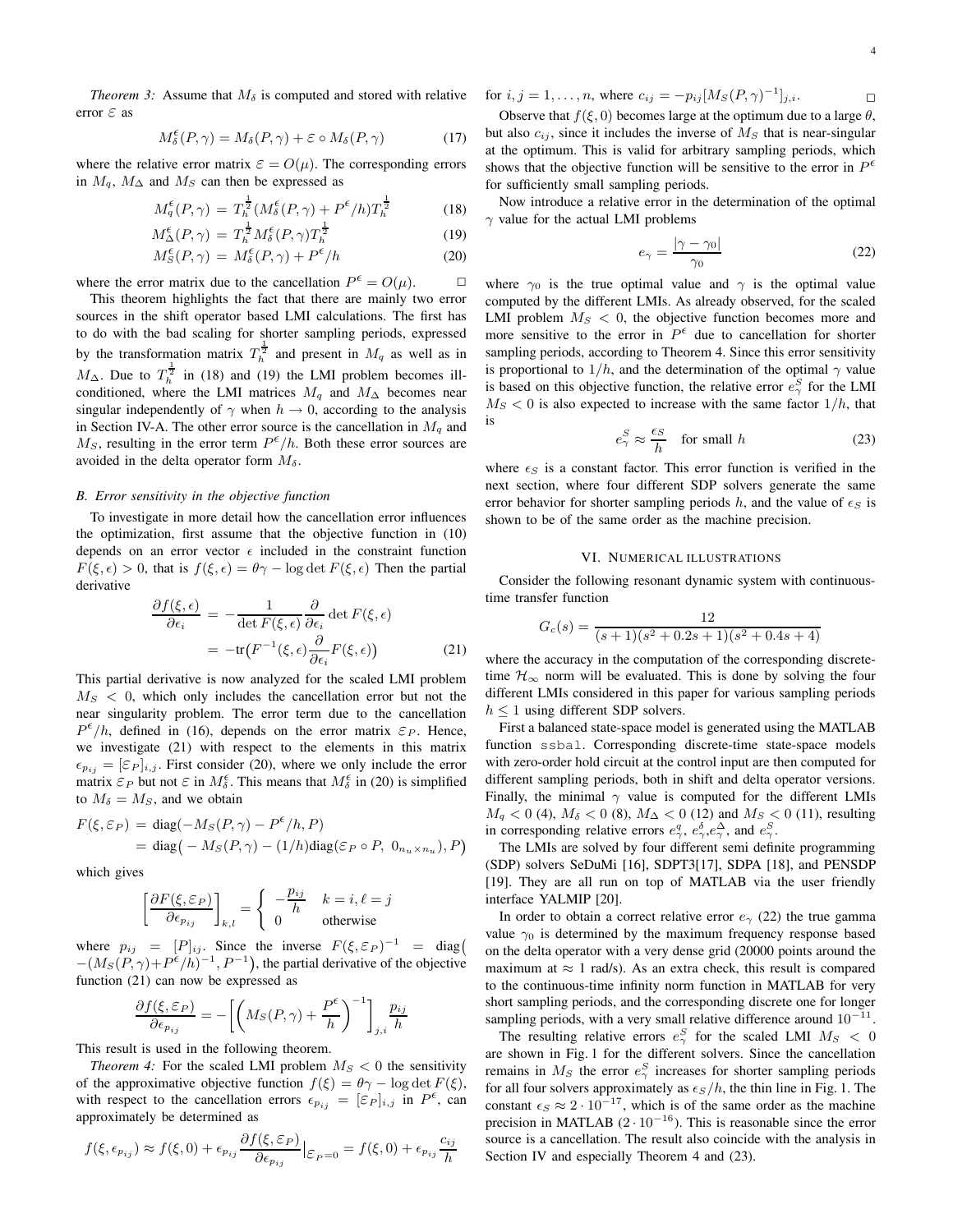

**Fig. 1** Relative error for the SDP solvers SeDuMi (solid), SDPT3 (dashed), PENSDP (dotted), and SDPA (dashdot), when  $\gamma$  is minimized for the scaled LMI  $M_S < 0$ .

Furthermore, note that for longer sampling periods the relative error depends more on the general accuracy of the individual LMI solver. No adjustments of the tuning parameters for the different solvers have been performed, and we observe that the solver SDPA is generally tuned to achieve less relative accuracy ( $\approx 10^{-7}$ ) than the other solvers.

Corresponding relative errors for the delta operator case agree with the more constant behavior of  $e^S_\gamma$  for longer sampling periods, with  $e^{\delta}_{\gamma}$  around  $10^{-7}$  for SDPA and  $10^{-8}-10^{-9}$  for the rest of the solvers, with a few outliers up to  $10^{-7}$  for SDPT3. The difference is that the delta operator LMI behaves equally well also for very short sampling periods. For all practical choices of sampling periods we find on the other hand that the scaling mechanism in  $M_S$  is sufficient to achieve perfect numerical results. The cancellation error simply shows up only for unrealistically short sampling periods.

The ill-conditioned behavior in both  $M_q$  and  $M_\Delta$  is however shown to be much more severe. The relative errors for the shift operator case  $e^q_\gamma$  are shown in Fig. 2. It is evident that the solvers have great difficulties to generate accurate results, in the case of SDPA already at  $h = 0.0035$  and for PENSDP at  $h = 0.001$ . The most robust solver here seems to be SDPT3, which generates accurate



**Fig. 2** Relative error for the SDP solvers SeDuMi (solid), SDPT3 (dashed), PENSDP (dotted), and SDPA (dashdot), when  $\gamma$  is minimized for the shift operator LMI  $M_q < 0$ .

result down to  $h = 10^{-6}$ . For the SeDuMi solver the relative error  $e^q$  increases as  $1/h$  in the same way as the cancellation error. To summarize the singularity problem results in much more diversified error behaviors, more dependent on algorithmic details in the different solvers.

The removal of the cancellation in  $M<sub>∆</sub>$  does not change its error behavior. The same severe errors as for the shift operator LMI are shown for shorter sampling periods. The reason is that the cancellation error according to Fig. 1 appears at much shorter sampling periods than the error caused by the singularity problem, still included in  $M_{\Delta}$ .

We also observe that  $M^{\epsilon}_{\Delta} = T^{\frac{1}{2}}_h M^{\epsilon}_\delta(P, \gamma) T^{\frac{1}{2}}_h$  and  $M^{\epsilon}_q =$  $T_h^{\frac{1}{2}} M_S^{\epsilon}(P, \gamma) T_h^{\frac{1}{2}}$  according to Theorem 3. Since both the delta operator and the scaled LMIs work well also for shorter sampling periods (except very small  $h$  for the scaled LMI), it is obvious that the bad error behavior for shorter sampling periods related to both  $M_q$  and  $M_\Delta$  is purely caused by the singularity problem represented by  $T_h^{\frac{1}{2}}$ .

To conclude, a numerically robust solution for shorter sampling periods is to use the delta operator model, or to introduce the simple scaling mechanism in  $M_S = T_h^{-\frac{1}{2}} M_q T_h^{-\frac{1}{2}}$ . Both approaches work fine for all practical choices of sampling periods.

## VII. CONCLUSIONS

Numerical properties have been analyzed when the  $\mathcal{H}_{\infty}$  norm is calculated for discrete-time systems by Linear Matrix Inequalities (LMIs). In particular, the behavior for shorter sampling periods has been investigated. By analysis and numerical illustrations it has been shown that there are two main error sources when systems are modeled by the ordinary discrete-time shift operator. The quite well-known cancellation problem in the shift operator case is shown to be less important compared to the fact the LMI problem is fundamentally ill-conditioned for shorter sampling periods  $h$ . In a study of a numerical example, four different numerical solvers for LMIs exhibit problems with this ill-conditioned behavior, two of them with severe errors for sampling periods that may appear in real applications.

All these numerical problems are solved by using a delta operator formulation of the LMI. Alternatively, it is possible to use the shift operator model but then apply a simple scaling transformation on the LMI. This transformation captures the system scaling mechanism in the delta operator model, but does not avoid the cancellation problem. The relative error then however becomes negligible for all practical choices of sampling periods.

#### **REFERENCES**

- [1] S. Boyd, L. E. Ghaoui, E. Feron, and V. Balakrishnan, *Linear Matrix Inequalities in System and Control Theory*. SIAM Studies in Applied Mathematics, 1994.
- [2] S. Boyd and L. Vandenberghe, *Convex Optimization*. Cambridge University Press, 2004.
- [3] S. A. Miller, "Sensitivity of solutions to semidefinite programs, Tech. Rep. CCEC-97-0519, http://www-ccec.ece.ucsb.edu/techrpts/report-97- 0519.ps, 1997.
- [4] J. F. Sturm and S. Zhang, "On sensitivity of central solutions in semidefinite programming," *Mathematical Programming*, vol. 90, no. 2, pp. 205–227, 2001.
- [5] R. H. Middleton and G. C. Goodwin, *Digital Control and Estimation - A Unified Approach*. Prentice Hall, Englewood Cliffs, N. J., 1990.
- [6] E. Collins, W. Haddad, V. Chellaboina, and T. Song, "Robustness analysis in the delta-domain using fixed-structure multipliers," in *Proc. 36th IEEE Conference on Decision and Control*, San Diego, December 1997, pp. 3286–91.